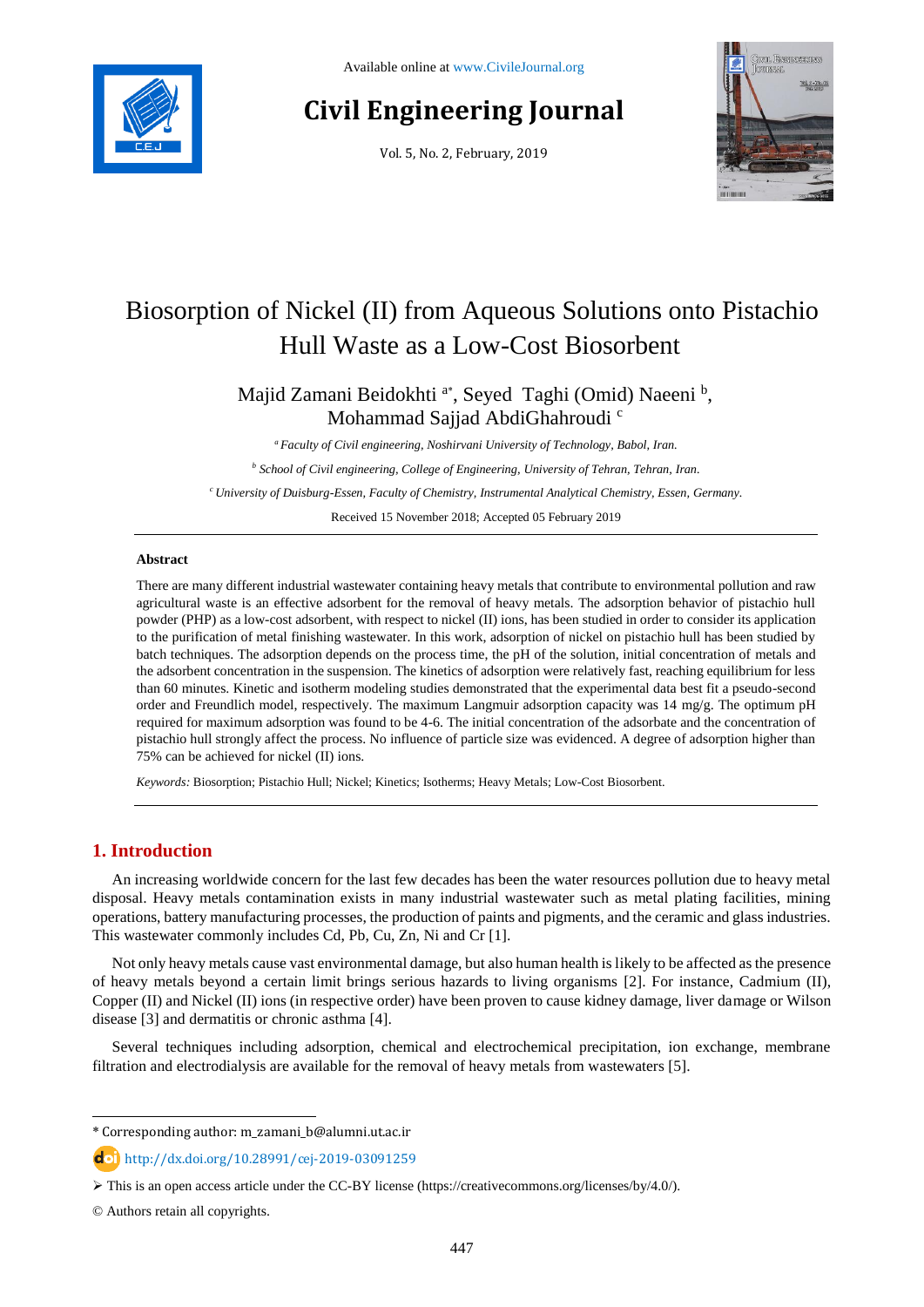An extensively investigated alternative for eliminating contaminants from water and wastewaters is adsorption onto solid adsorbents [6]. Adsorption onto activated carbon is a common technique for the treatment of liquid waste, but it is prohibitively expensive [7]. The biosorption of heavy metals from aqueous solutions is a relatively new approach, still under research and development, for the industrial treatment of wastewaters.

The major advantages of biosorption over conventional treatment methods include: low-cost; high efficiency; minimization of chemical and/or biological sludge; regeneration of biosorbent; no additional nutrient requirement; possibility of metal recovery. The cost advantage of biosorption technology would guarantee a strong penetration of the large market of heavy metal polluting industries [8]. Thus, this methodology is a technically and economically efficient technique for the removal of heavy metals.

An agricultural waste that is widely accessible in Iran is pistachio hull. According to the Iran Pistachio Association reports about annual production of pistachio, approximately 400 thousand metric tons of pistachio hulls are generated annually in Iran. Thus, an abundant source of material is available at no-cost. Furthermore, the use of agricultural wastes as adsorbents is an environmentally friendly technique that can help to reduce waste, particularly for pistachio hull that can increase Aspergillus Fungi and Aflatoxin in agricultural regions. Therefore, the purpose of this work was to explore the use of pistachio hull waste in the biosorption of Nickel ion from industrial wastewater.

Extensive investigations have been carried out to identify suitable and relatively cheap biosorbents which are capable of removing significant quantities of heavy metal ions. Table 1 shows a number of agricultural by-products as biosorbents available for nickel ion sorption. In this study, the adsorption capacity of PHP for Nickel ions has been investigated by determining the equilibrium isotherm. Furthermore, kinetic studies have been carried out using the batch system to study the effects of initial Nickel ion concentration and the PHP dose.

| <b>Adsorbent</b>              | <b>Adsorption capacity</b><br>$(mg/g)$ or percentage | <b>Reference</b> |
|-------------------------------|------------------------------------------------------|------------------|
| Coir pith                     | 0.2                                                  | [9]              |
| Rice husks                    | 0.6                                                  | [9]              |
| Sawdust                       | 1.74                                                 | $[10]$           |
| <b>Apiaceae Family Plants</b> | 97 %                                                 | $[11]$           |
| Sunflower head                | 8.2                                                  | $[12]$           |
| Apple wastes                  | 10.8                                                 | [13]             |
| Banana pith                   | 13.5                                                 | [14]             |
| pistachio hull                | 14.1                                                 | Current<br>study |
| Sphagnum moss peat            | 16.4                                                 | [15]             |
| Neem bark                     | 19.6                                                 | $[16]$           |
| Sawdust                       | 20.7                                                 | $[16]$           |

**Table 1. Raw waste materials for the removal of Heavy metals) from aqueous solution**

# **2. Materials and Methods**

# **2.1. Adsorbent Preparation**

To prepare PHP, pistachio hull waste was obtained from a local farm in Gonabad, Razavi Khorasan, Iran the location of the major pistachio harvest in the region. Pistachio hull waste was air-dried for 3 days and subsequently crushed, powdered and sieved (mesh 14-100). Sieved PHP was washed with distilled water and dried in an oven at 50°C for a period of 24h before using. According to size PHP was stored in a glass bottle and used for experiments as needed.

# **2.2. Chemical**

Stock solutions of the Ni (II) ions were prepared by dissolving the corresponding  $Ni(NO<sub>3</sub>)<sub>2</sub>6H<sub>2</sub>O$  (Analytical Grade– Merck) in distilled water in an amount to obtain an initial concentration  $Ci = 1000$  ppm. Lower concentrations were then prepared by further dilution of the stock solution with distilled water. Nitric acid and sodium hydroxide were used for pH adjustment when the effect of this variable was investigated.

### **2.3. Instrumentation**

The concentrations of the considered nickel were determined using a Perkin Elmer Analyst 400 atomic adsorption spectrophotometer (AAS). The pH was measured by a Sartorius PB-11 pH-meter (Figure 1A).

The functional groups on the surface of PHP were analyzed using Fourier transform infrared (FTIR) spectroscopy using Bruker Tensor 27 at a wavenumber between 400 and 4000 cm<sup>-1</sup> (Figure 2B).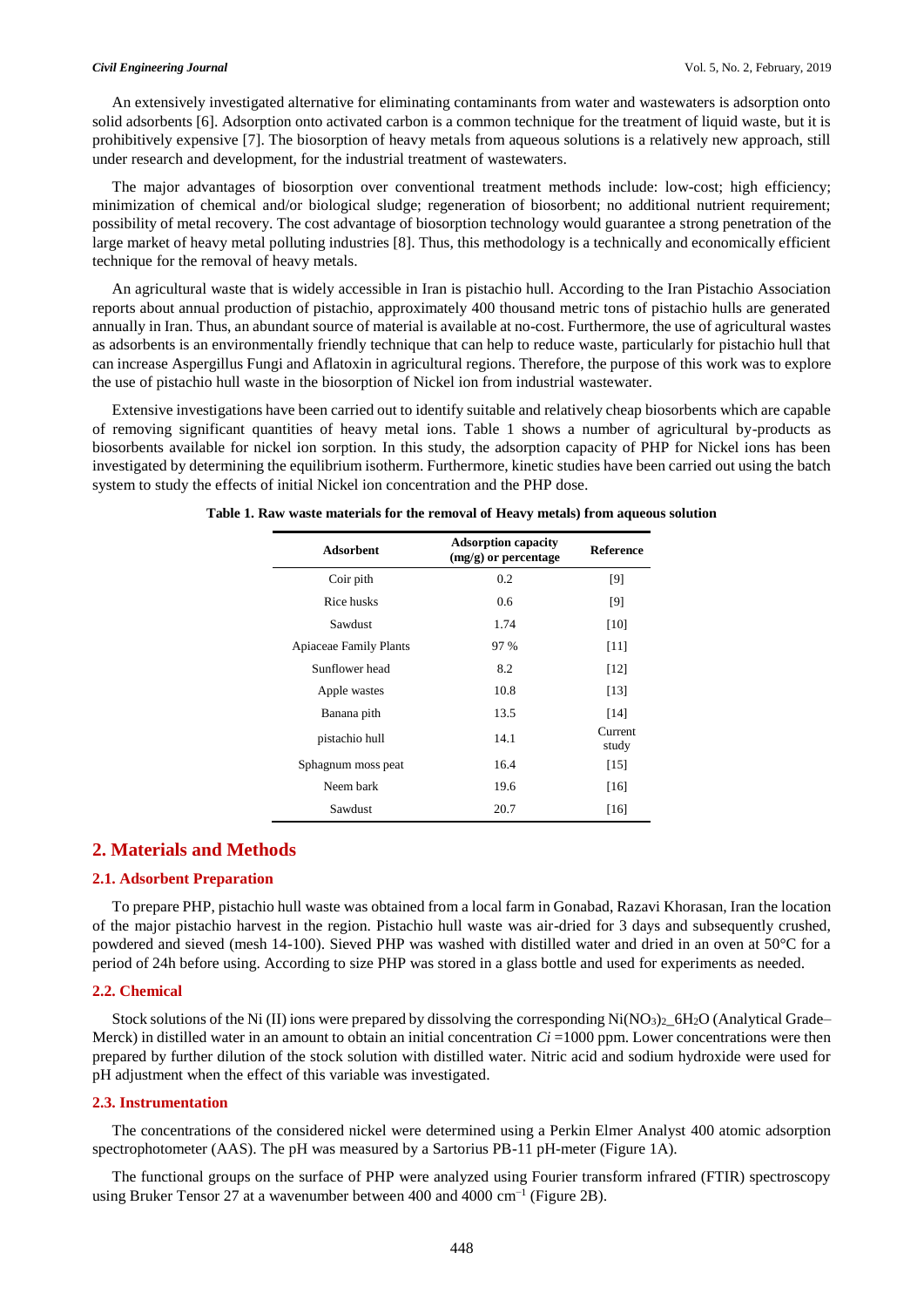

**Figure 1. A (AAS) and B (FTIR)**

#### **2.4. Experimental Procedure**

The adsorption experiments were performed in a batch mode. A series of flasks was then shaken at a constant speed of 250 rpm in a shaking water bath by stirring 0.5 g of the PHP with 50 ml of Ni ion solution with a known, previously determined, initial concentration of the Ni ion and the required initial pH value. The suspension was agitated, ranging between 1 and 180 min. At the end of the predetermined time the PHP was separated by filtration through a membrane filter. The filtrate was analyzed for the remaining nickel ion concentration by atomic absorption spectrophotometry. The final pH value was also measured. From the mass balance, the adsorption capacity was calculated according to Equation 1.

$$
q(t) = \frac{((Ci - C(t)) * V)}{m}
$$
 (1)

Where  $q(t)$  is the mass of adsorbed metal per unit mass of adsorbent  $(mg/g)$ ; Ci and C (t) are the initial and actual concentration (mg/l) of metal at time t, respectively; V is the volume of the treated solution (ml); m is the mass of adsorbent (g). The adsorption efficiency, as a function of time was also determined from the experimental data using Equation 2.

$$
\text{Ni removal}(\%) = \left(1 - \frac{\text{C(t)}}{\text{Ci}}\right) \times 100\tag{2}
$$

According to the adsorption kinetics experiments, the process time for the equilibrium adsorption experiments was determined and chosen.

The main parameters of the process influencing metal sorption were investigated during these experiments: amount of PHP; particle size; the initial pH of the solutions and initial concentration of Ni ions. All experiments were performed at room temperature.

# **3. Results and Discussions**

#### **3.1. FTIR-Characterization of the Adsorbents**

In order to indicate the surface functional groups available on the surface of fresh and adsorbed PHP, its IR spectra were recorded as shown in Figure 2 and 3 and demonstrate the presence of various functional groups on the surface of PHP.

As Figure1 demonstrates, the peaks at 3300, 2970 and 1027cm−1 were assigned to the stretching vibrations of –OH, –NH, and –CO groups, respectively [17]. The additional peak at 1500 cm−1 corresponded to bending modes of aromatic compounds [17]. After adsorption (Figure 3), we see stretching vibrations of –OH and –NH, –CO groups and aromatic compounds again [17].

The FTIR spectra results indicated that PHP contains complex functional groups that are capable of participating in the adsorption of nickel ions. This gives an indication that PHP could be used as adsorbent for heavy metals removal.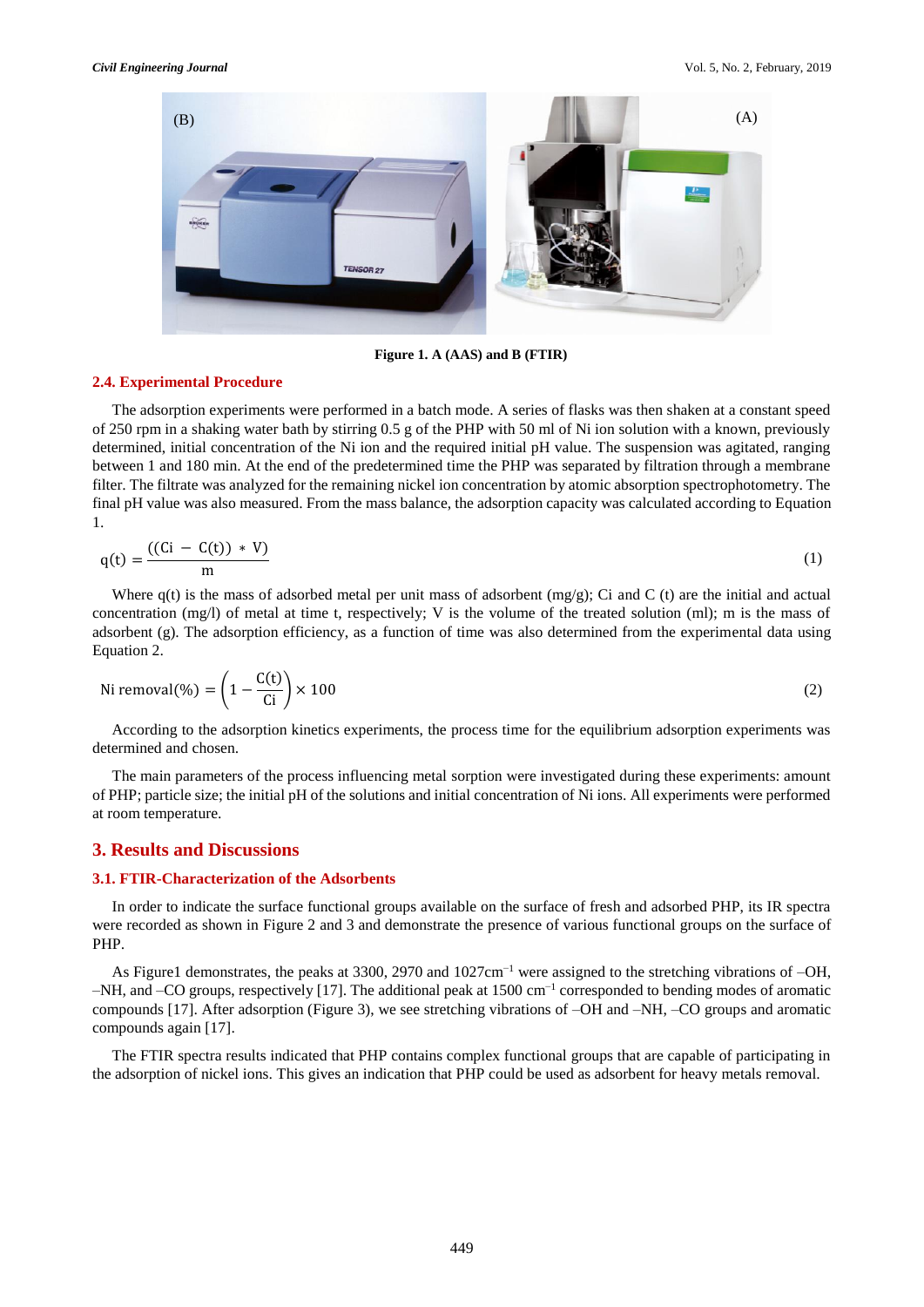

**Figure 3. FTIR spectra of Ni-loaded PHP**

#### **3.2. Adsorption Kinetics**

The adsorption kinetics were investigated to obtain how the amount of adsorbed metal changes with time. In this series of experiments, the initial concentration of metal ions was approximately 100 mg/l. The exact pH value for each metal solution was measured before the experiment. No buffer was added in the solution to avoid the effect of other foreign cations on the adsorption.

Experiments were kept at nickel concentrations of 100 mg/l. The 60 mesh PHP was used as a sorbent. PHP of 10 g/l was added, respectively, in the flask containing 50 ml of the test solutions of Ni ion without any pH adjustment. The mixture of the test solution and PHP was stirred in a shaker at  $250$  rpm continuously for  $180$   $min$ . Separate samples for Ni ion were drawn after 5, 10, 20, 30, 40, 60, 90 and 180 min intervals. The Ni concentrations were then analyzed using Atomic Absorption Spectroscopy.

The metal uptake against time is presented in Figure 3. From that graph, it seems that the process occurred in two steps. Within the first 5–20 min, the adsorption occurred rapidly, coming in a steady state after about 40 minutes, after which no remarkable increase in  $q(t)$  was observed. The sudden increase of  $q(t)$  at the very beginning of the process is attributed to an abundant availability of active sites on internal and external surface area of the adsorbent [18]. With further occupation of these adsorption sites by metal ions, the process comes into a period of slower adsorption, during which the less accessible sites are occupied by metal ions. Adsorption mostly occurs in the first 20 minutes. A similar shape of curves as those presented in Figure 4, was reported by the other scientists dealing with metal adsorption on various low-cost adsorbents [19–21]. The adsorption kinetics of metals on PHP may be considered as a pseudo-second order reaction, as reported by several authors [22–25].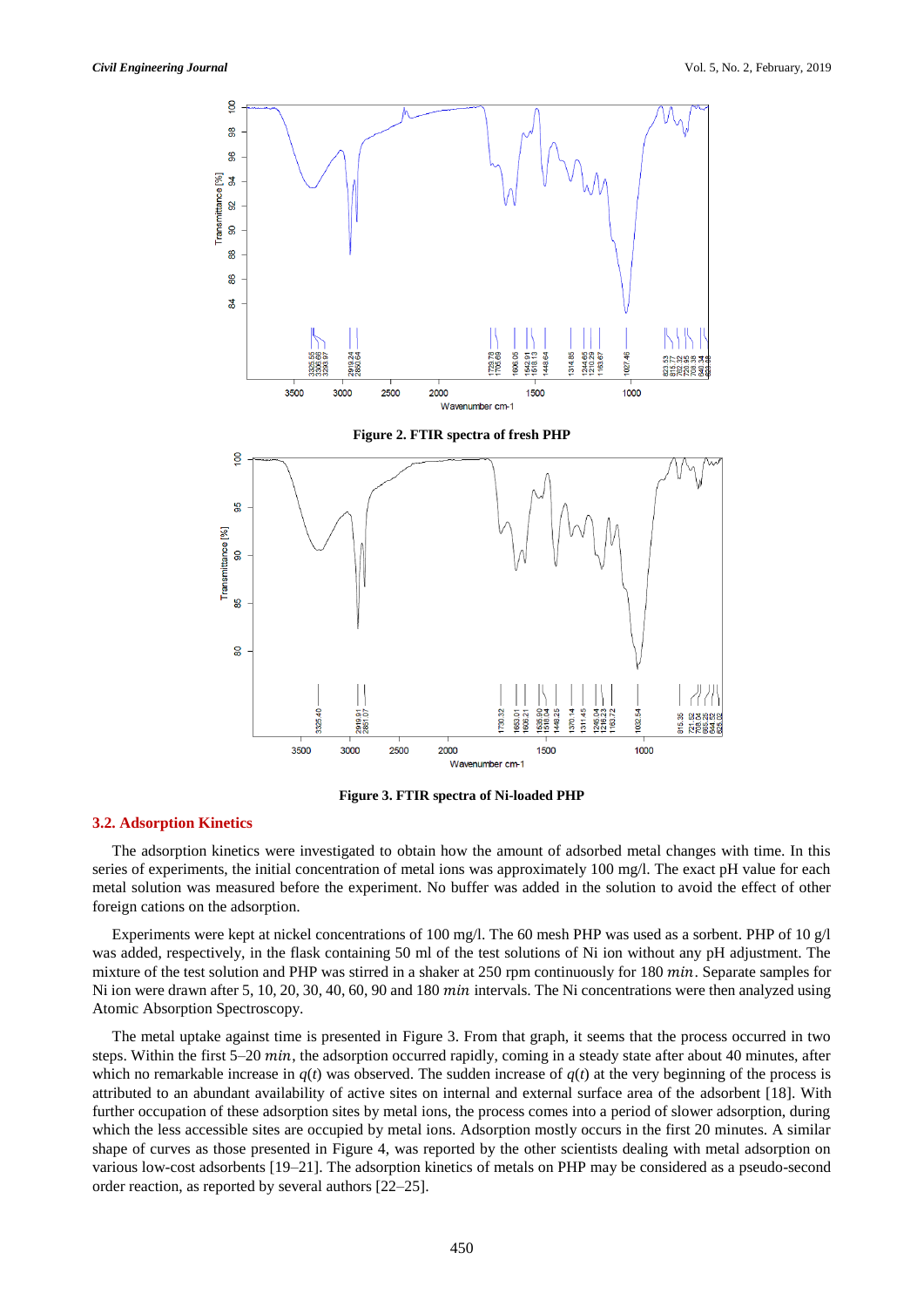The adsorption rate can be calculated according to Equation 3:

$$
\frac{dq(t)}{dt} = k_a[q_e - q(t)]^2
$$
\n(3)

Where  $q_e$  is the mass of adsorbed metal per unit mass of adsorbent (mg/g) at equilibrium;  $k_a$  is the adsorption rate constant  $(gm.g^{-1}min^{-1})$ .

Assuming the initial condition  $q(t)=0$  for  $t=0$ , the following integral form of Equation 3 is obtained:

$$
q(t) = \frac{q_e^2 k_a t}{1 + q_e k_a t} \tag{4}
$$

Rearranging Equation 4 leads to its linear form:

$$
\frac{t}{q(t)} = \frac{1}{k_a q_e^2} + \frac{t}{q_e} \tag{5}
$$

Introducing the experimental data into Equation 5 and plotting  $t/q(t)$  against the process time gives a straight line. These plots are also presented in Figure 4, showing a very good fit with the assumed pseudo-second order model. From the slopes of the graphs presented in Figure4, the equilibrium metal uptake  $(q_e)$  for a given initial concentration of Ni ion is determined, while from the intercepts the adsorption rate constants  $k_a$  and the regression coefficients were evaluated 0.0689 ( $gm.g^{-1}$  min<sup>-1</sup>) and 0.999 respectively. As can be seen, it is confirmed the good fit of the experimental results with the considered second order kinetics model of adsorption.



**Figure 5. Change of the adsorption capacity with process time**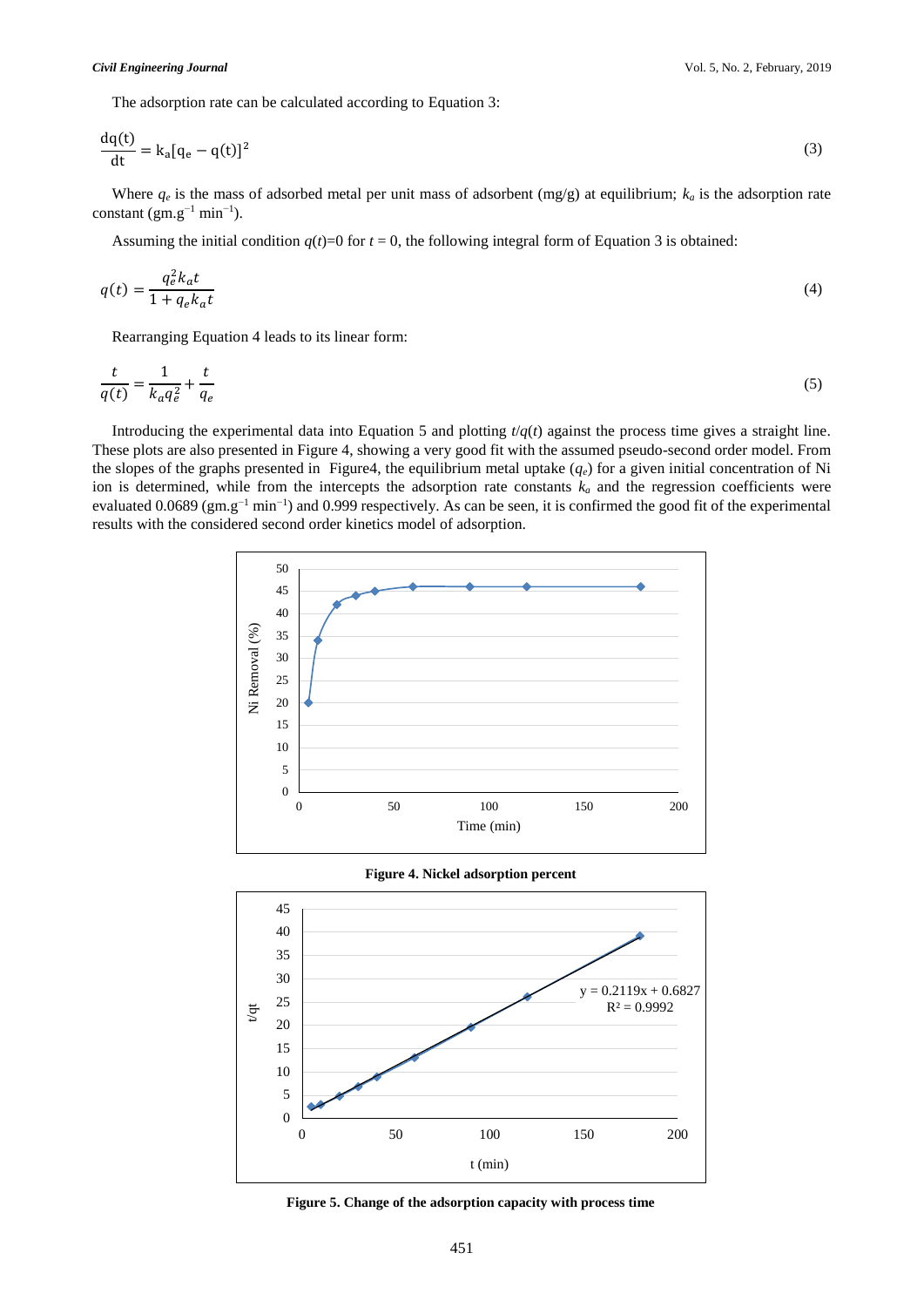#### **3.3. Change of pH with Time**

The pH of the solution determines the surface charge of the adsorbent and the degree of ionization and speciation of the adsorbate. Therefore, it plays a significant role in the uptake of heavy metals [26]. The effect of pH on adsorption of Ni (II) was studied at room temperature by varying the pH of metal solution from 2 to 10. It is presented in Figure 6. Ni removal recorded its minimum values at pH 2. According to Low et al. Low et al. [11], due to competition of hydrogen ions with metal ions for sorption sites at lower pH, little sorption occurs in such a condition. This happens because the attraction between adsorbent and metal ions reduces due to the more positively charged biosorbent surface in higher H+ concentration. As the pH increases, more surface become negatively charged, thus available for metal uptake. At higher basic pH, the nickel ion will precipitate as its hydroxides and although the removal is increased, it cannot be referred to Ni ions adsorption.



**Figure 6. The effect of pH on removal of Ni through PHP adsorption. Temperature 25±3 °C; equilibrium time 1h; initial concentration of nickel 100 mg/l; PHP 10 g/l**

# **3.4. Effect of PHP Dose**

The effect of PHP weight is presented in Figure 7. The effect of Ni sorption on PHP dose was studied by varying the PHP weight from 5 to 30 g/l, while keeping pH, concentration and contact time constant. It is obvious that the percent removal of Nickel is increased with increasing adsorbents doses, but this increase in adsorption was not significant. This suggests that beyond an optimum dose at the operating conditions an equilibrium between adsorbate and adsorbent is reached [27]. On the increasing concentration of the adsorbent, availability of the exchangeable sites or surface area increased proportionally; resulting in increasing heavy metal removal percentage [28].



**Figure 7. Nickel removal as a function of adsorbent concentration (conditions:** *Ci* **= 200 mg/L; stirring speed and time= 250rpm and 60 min; temperature = 25±3 ◦C)**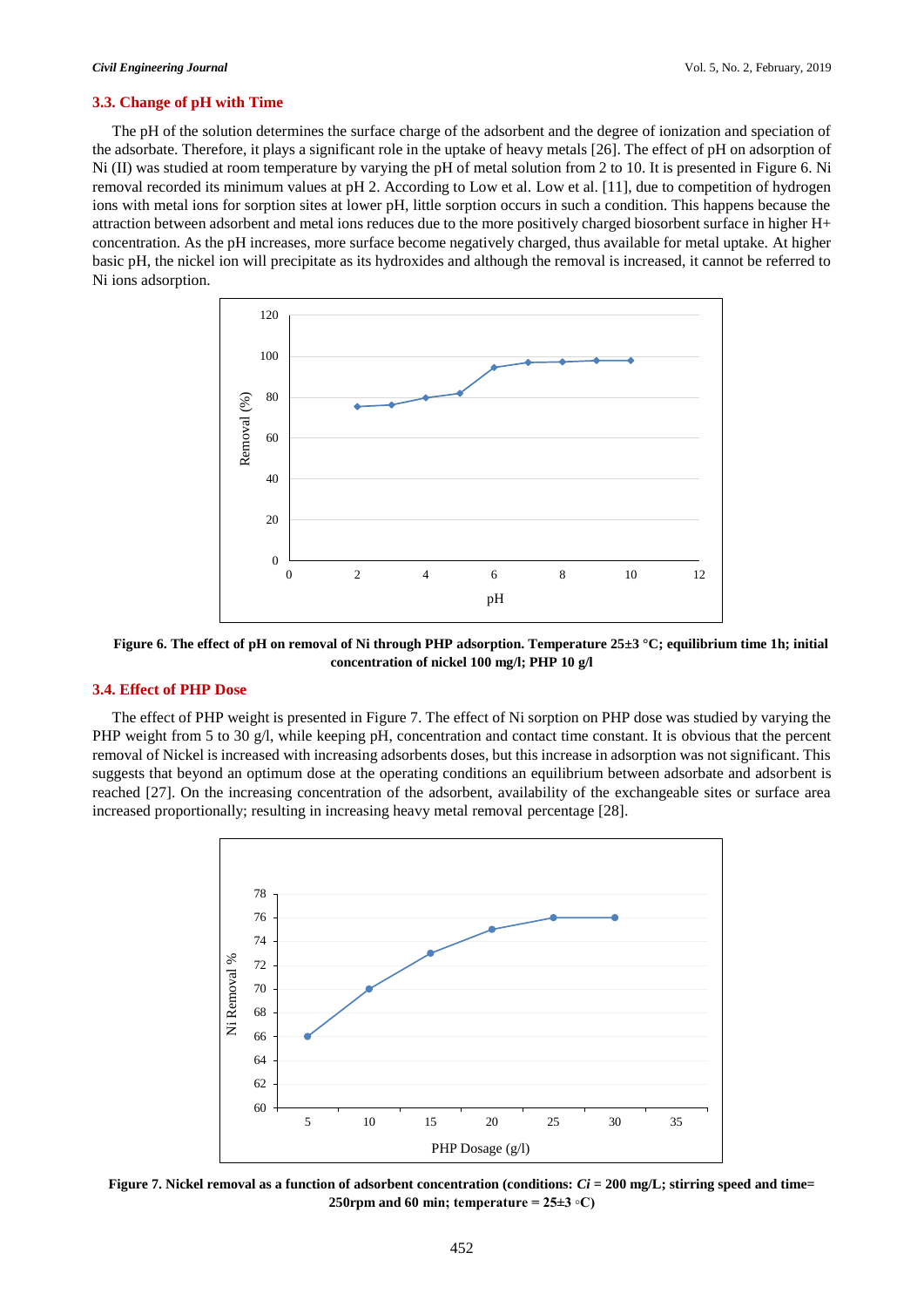#### **3.5. Effect of Particle Size**

In order to see dependence of particle size on the adsorption, a series of experiments was performed using PHP and Ni adsorption as the model-system. The averaged particle size was changed from 150 to 1400 µm keeping pH, concentration, and contact time constant*.* The results of nickel removal, defined by Equation 2, against the particle size are shown in Figure 8. Obviously, there is no remarkable effect on the nickel removal, which can be known as being independent of particle size.



**Figure 8. Influence of the particle size on the adsorption of nickel ions: PHP** *dose***=10 g/l;** *Ci* **=100 mg/l; temperature = 25±3 ◦C**

#### **3.6. Effect of Initial Metal Concentration**

The effect of initial nickel concentration on nickel removal was studied by batch adsorption experiments by using different initial Ni ion concentrations  $(20, 50, 100, 200, 300, 400, 500, 400, 500)$  and  $(600 \text{ mg/l})$  at rpm 250. The results are shown in Figure 9, which indicate that with increasing initial concentrations, the percent metal removal decreases, because availability of adsorption sites on surface of adsorbent reduces. At low concentrations metals are adsorbed by more available specific sites, while with increasing metal concentrations the less available sites are filled. Therefore, metal uptake mechanism is dependent on the initial heavy metal concentration [29].



**Figure 9. Effect of initial nickel concentration on qt at 25 ±3 ◦C**

#### **3.7. Adsorption Isotherms**

Adsorption processes are usually described by an adsorption isotherm which is an equation that explains the relation between the amount of solute adsorbed and the concentration of the solute in the fluid phase. Adsorption isotherms are important to describe the interaction between adsorbates with the adsorbents and therefore they are critical for design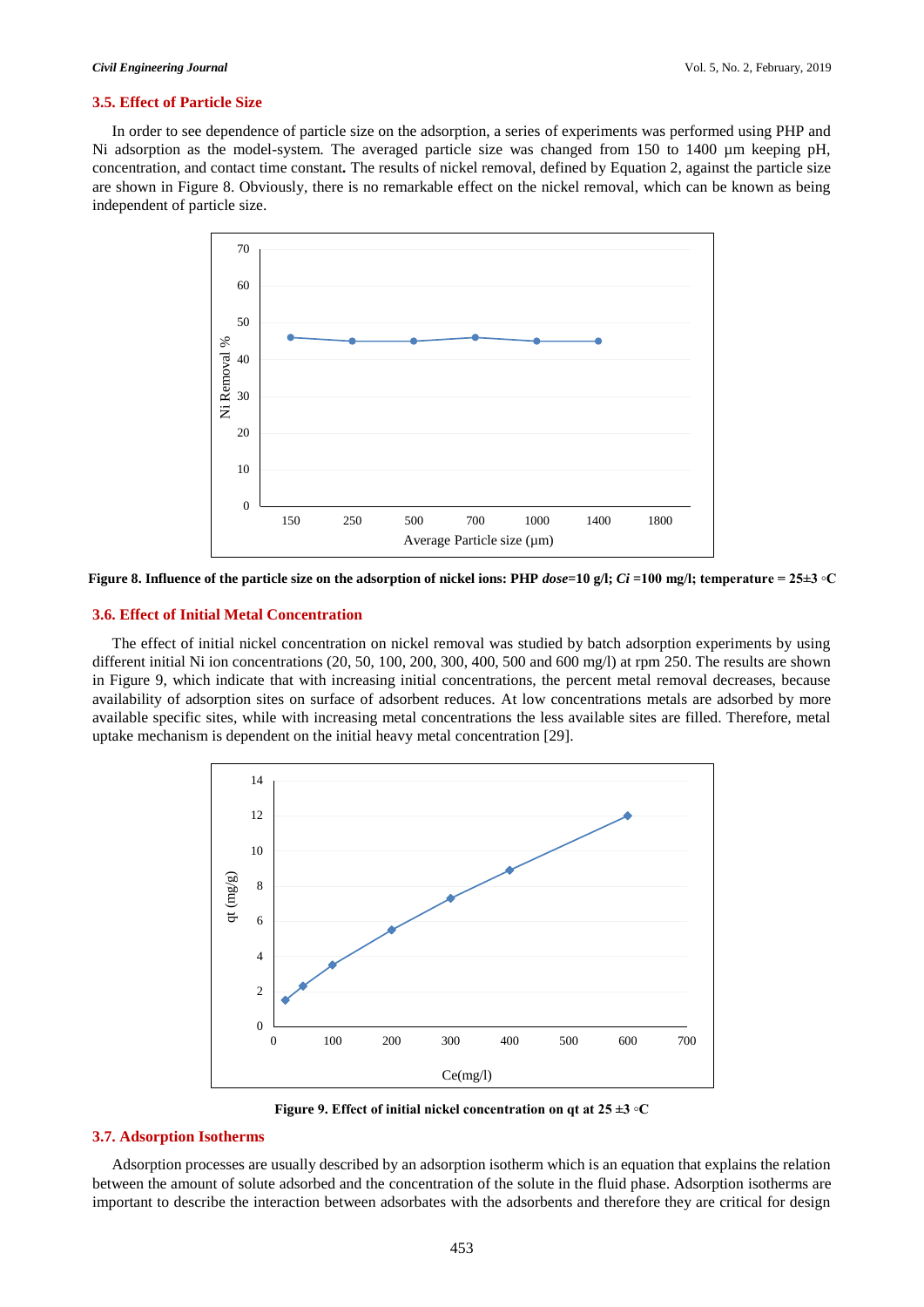purposes [30]. Also the study of adsorption isotherms is of importance to determine the maximum adsorption capacity of the adsorbent at equilibrium [31].

To gain more insight on the adsorption characteristics of low-cost sorbents, experimental equilibrium data were processed in accordance with the two of the most widely usedadsorption isotherms: Freundlich and Langmuir. The Langmuir isotherm is given by Equation 6.

$$
q_e = \frac{q_{max} K_L C_e}{1 + K_L C_e} \tag{6}
$$

Where  $C_e$  is the equilibrium concentration of metal ions (mg/l),  $q_{max}$  is the amount of metal ions required to form a monolayer onto the adsorbent surface  $(mg/g)$ ,  $K<sub>L</sub>$  is the Langmuir equilibrium constant.

The linearization of which leads to the following form:

$$
\frac{C_e}{q_e} = \frac{1}{q_{max}K_L} + \frac{C_e}{q_{max}}\tag{7}
$$

The Freundlich adsorption isotherm, which is an empirical equation, is given as follows:

$$
q = K_F C_e^{\frac{1}{n}} \tag{8}
$$

The linear form of which can be written as Equation 8a.

$$
\ln q_e = \ln K_F + \frac{1}{n} \ln c_e \tag{8a}
$$

 $K_F$  and n are the Freundlich equilibrium constant and exponent, respectively.

In order to obtain maximum adsorption capacity of nickel on PHP, a series of the equilibrium experiments were performed by mixing equal dose of PHP (10 g/l) with different concentrations of nickel in the range from 20 to 600 mg/l .Linear Langmuir plots were drawn using Equation 7 and presented in Figure 10. From the slopes, maximum adsorption capacity,  $q_m$  was evaluated.



**Figure 10. Langmuir plot of PHP for Ni removal at 25 ±3 °C**

According to the Equation 8a for the Freundlich model and the associated parameters  $K_F$  and n were calculated. The adsorption isotherm parameters are summarized and presented in Table2 for both considered models.

According to the regression coefficients,  $R^2$  for the Freundlich isotherm is greater than Langmuir isotherm. As can be observed, experimental data were better fitted to Freundlich model. A similar conclusion was reached by other scientists dealing with metal adsorption [32–34], while some others when modeling the adsorption, found a good fit with both the Langmuir and Freundlich equations [35–38].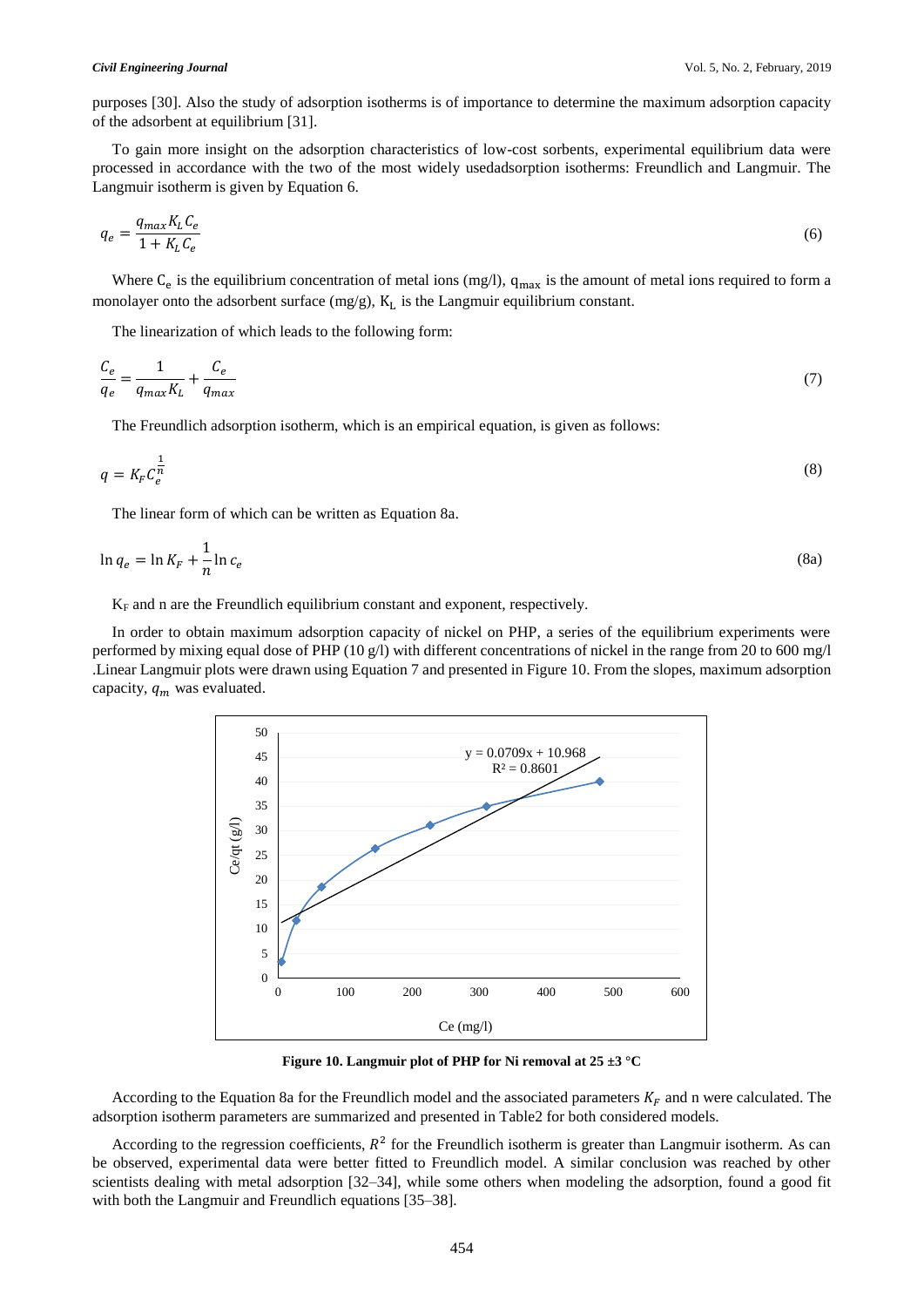

**Figure 11. Freundlich plot of PHP for Ni removal at 25 ±3 ◦C**

| Isotherm         | Unit                 | <b>Information</b>                                             |
|------------------|----------------------|----------------------------------------------------------------|
| Langmuir         |                      | $\frac{C_e}{q_e} = \frac{1}{q_{max}K_L} + \frac{C_e}{q_{max}}$ |
| Plot             |                      | $\frac{c_e}{q_e}$ vs. $C_e$                                    |
| $q_{max}$        | mg/g                 | 14.1                                                           |
| $k_L$            | L/mg                 | 2.4767E-13                                                     |
| $R^2$            |                      | 0.8601                                                         |
| Freundlich model |                      | $\ln q = \ln K_F + \frac{1}{n} \ln C$                          |
| Plot             |                      | $ln q$ vs. $ln C$                                              |
| $K_F$            |                      | 0.5906                                                         |
| $\mathbf n$      | $(mg/g(L/mg)^{1/n})$ | 2.1588                                                         |
| $R^2$            |                      | 0.9654                                                         |

| Table 2. Results of Ni biosorption isotherm modeling |  |
|------------------------------------------------------|--|
|------------------------------------------------------|--|

# **4. Conclusion**

The present study shows that pistachio hull is an effective adsorbent for the removal of nickel ions from aqueous solutions. The batch method was employed; parameters such as pH, contact time, adsorbent dose and metal concentration were studied at an ambient temperature  $25 \pm 3$  °C. The optimum pH corresponding to the maximum adsorption of nickel removal was 4–6. Nickel ions were adsorbed onto the adsorbents very rapidly within the first 20 min, while equilibrium was attained within 1 h for Ni ions using PHP. The Freundlich isotherm best fitted the experimental data since the correlation coefficient for the Freundlich isotherm has been higher than that of the Langmuir isotherm. The maximum Langmuir adsorption capacity was found to be 14 mg/g.

# **5. Funding**

The authors would like to appreciate Iran Pistachio Association for financial supporting this research.

# **6. Conflict of Interest**

The authors declare no conflict of interest.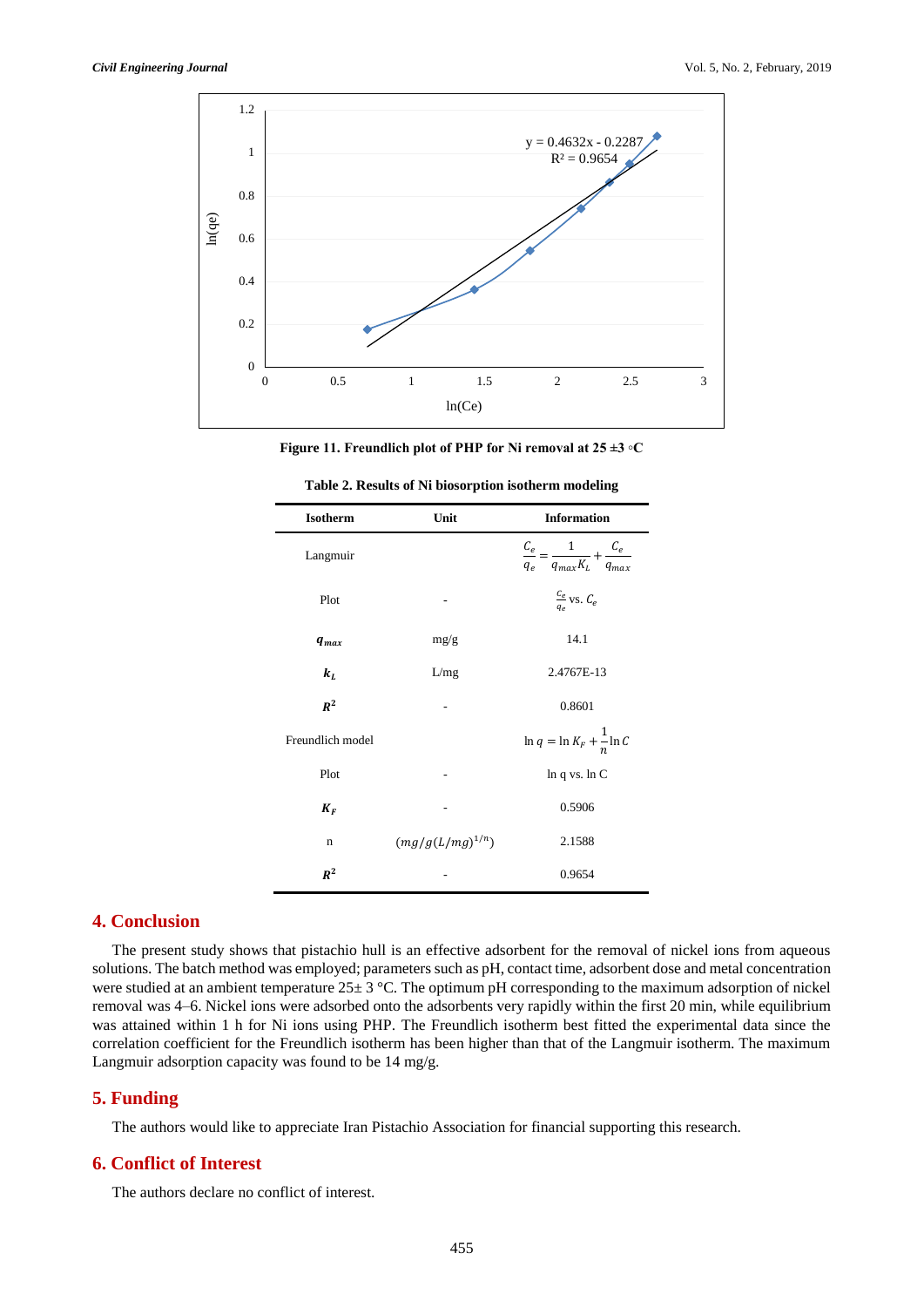# **7. Nomenclature**

| $C_0$     | initial $Ni(II)$ concentrations $(mg/L)$                     |
|-----------|--------------------------------------------------------------|
| $c_t$     | $Ni(II)$ concentrations at a time t (mg/L)                   |
| $C_e$     | $Ni(II)$ concentrations at equilibrium (mg/L)                |
| $k_{id}$  | rate constant for intraparticle diffusion $(mg/g min^{0.5})$ |
| $k_d$     | pseudo-second order rate constant (mg/g min)                 |
| $k_L$     | Langmuir constant $(L/mg)$                                   |
| $K_F$     | Freundlich adsorbent capacity $(mg/g(L/mg)^{1/n})$           |
| М         | mass of PHP $(g)$                                            |
| n         | the reciprocal of the reaction order                         |
| $q_t$     | adsorption capacity at time $t$ (mg/g)                       |
| $q_e$     | adsorption capacity at equilibrium (mg $Ni(II)/gPHP$ )       |
| $q_{max}$ | maximum adsorption capacity $(mg/g)$                         |
| T         | absolute temperature (K)                                     |
| V         | volume of the $Ni(II)$ solution $(L)$                        |

# **8. References**

[1] Argun ME, Dursun S. A new approach to modification of natural adsorbent for heavy metal adsorption. Bioresour Technol. 2008;99(7):2516–27. doi: 10.1016/j.biortech.2007.04.037.

[2] Saleem N, Bhatti HN. Adsorptive removal and recovery of U (VI) by citrus waste biomass. Bioresources. 2011;6(3):2522–38. doi: 10.15376/biores.6.3.2522-25383.

[3] Dal Bosco SM, Jimenez RS, Vignado C, Fontana J, Geraldo B, Figueiredo FCA, et al. Removal of Mn (II) and Cd (II) from wastewaters by natural and modified clays. Adsorption. 2006;12(2):133–46. doi: 10.1007/s10450-006-0375-1.

[4] Kurniawan TA, Chan GYS, Lo W, Babel S. Comparisons of low-cost adsorbents for treating wastewaters laden with heavy metals. Sci Total Environ. 2006;366(2):409–26 doi: 10.1016/j.scitotenv.2005.10.001.

[5] Anwar J, Shafique U, Salman M, Dar A, Anwar S. Removal of Pb (II) and Cd (II) from water by adsorption on peels of banana. Bioresour Technol. 2010;101(6):1752–5. doi: 10.1016/j.biortech.2009.10.021.

[6] Moussavi G, Mahmoudi M. Removal of azo and anthraquinone reactive dyes from industrial wastewaters using MgO nanoparticles. J Hazard Mater. 2009;168(2):806–12. doi: 10.1016/j.jhazmat.2009.02.097.

[7] Wahab MA, Jellali S, Jedidi N. Ammonium biosorption onto sawdust: FTIR analysis, kinetics and adsorption isotherms modeling. Bioresour Technol. 2010;101(14):5070–5. doi: 10.1016/j.biortech.2010.01.121.

[8] Volesky B, Naja G. Biosorption: application strategies. In: International Biohydrometallurgy Symposium. Citeseer; 2005.

[9] Sumathi, K. "Use of Low-Cost Biological Wastes and Vermiculite for Removal of Chromium from Tannery Effluent." Bioresource Technology 96, no. 3 (February 2005): 309–316. doi:10.1016/j.biortech.2004.04.015.

[10] Vaishya RC, Prasad SC. Adsorption of copper (II) on sawdust. Indian J Environ Prot. 1991;11(4):284–9.

[11] Chung T, Wu Y, Hsu H, Choudhary A. Apiaceae Family Plants as Low-Cost Adsorbents for the Removal of Lead Ion from Water Environment Apiaceae Family Plants as Low - Cost Adsorbents for the Removal of Lead Ion from Water Environment. 2017;(Ii).

[12] Jain M, Garg VK, Kadirvelu K. Equilibrium and kinetic studies for sequestration of Cr (VI) from simulated wastewater using sunflower waste biomass. J Hazard Mater. 2009;171(1):328–34. doi: 10.1016/j.jhazmat.2009.06.007.

[13] Lee S-H, Yang J-W. Removal of copper in aqueous solution by apple wastes. Sep Sci Technol. 1997;32(8):1371–87. doi:10.1080/01496399708000966 .

[14] Low KS, Lee CK, Leo AC. Removal of metals from electroplating wastes using banana pith. Bioresour Technol. 1995;51(2):227–31. doi: 10.1016/0960-8524(94)00123-i.

[15] Ho YS, Wase DAJ, Forster CF. Kinetic studies of competitive heavy metal adsorption by sphagnum moss peat. Environ Technol. 1996;17(1):71–7. doi: 10.1080/09593331708616362.

[16] Memon, Jamil R., Saima Q. Memon, Muhammad I. Bhanger, Adel El-Turki, Keith R. Hallam, and Geoffrey C. Allen. "Banana Peel: A Green and Economical Sorbent for the Selective Removal of Cr(VI) from Industrial Wastewater." Colloids and Surfaces B: Biointerfaces 70, no. 2 (May 2009): 232–237. doi:10.1016/j.colsurfb.2008.12.032.